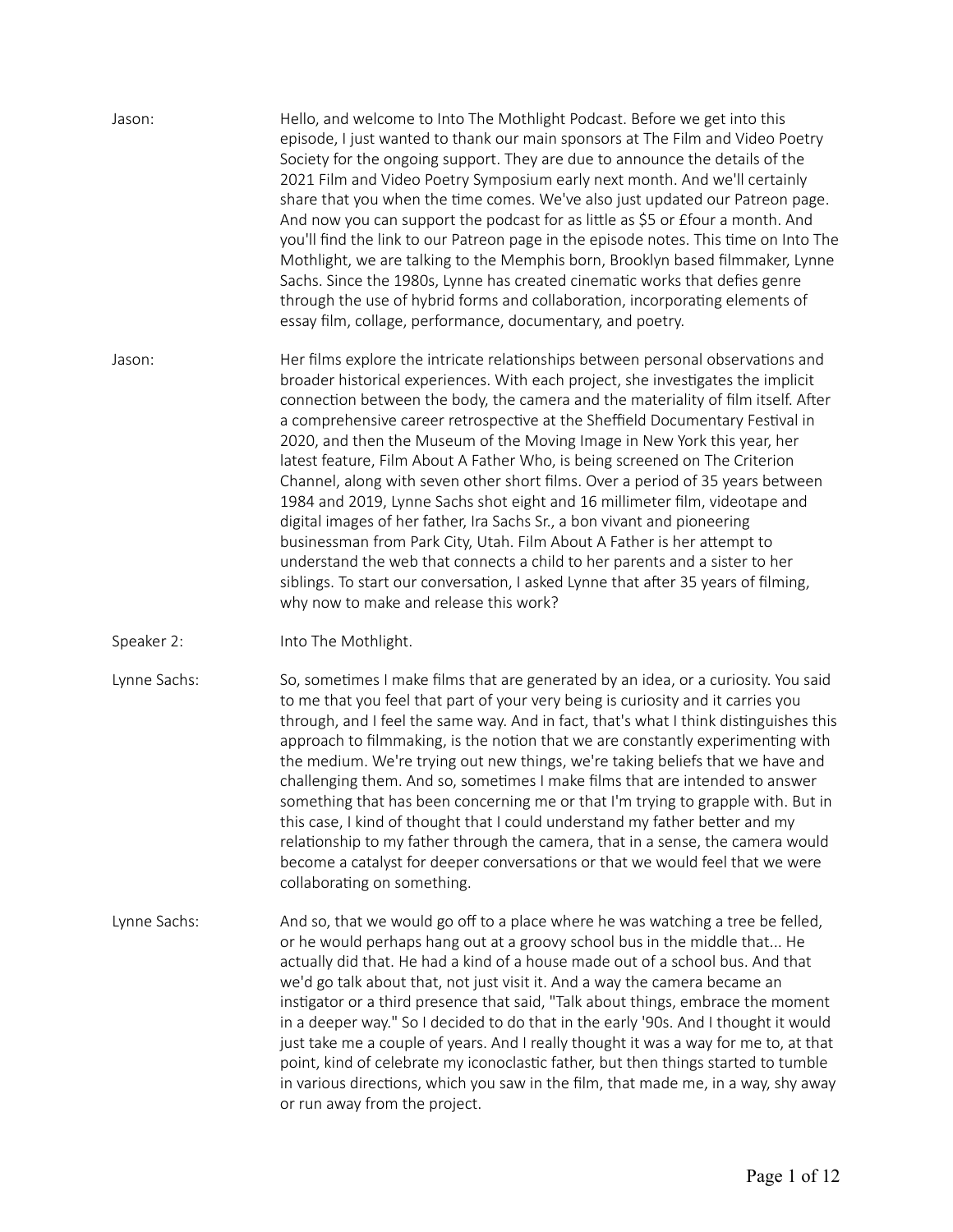| Lynne Sachs: | And so, I kept filming, but then I didn't know what to do with it. And part of it was<br>that I would record on tape or I'd record on 16 millimeter, and then I would put it<br>away because I actually didn't want to remember it, or be reminded of it, but I<br>wanted to keep it. And so, it was always beckoning me to face it, but mostly what<br>I did for three decades was put it on a shelf or put it under the bed or put it in a<br>closet, but I knew it was there. And I moved from various places at that point. I<br>lived in California when I started, then I came to New York. Then I went to Florida.<br>Then I went to Baltimore and so it kind of was this constant reminder. And it was<br>sort of saying, "Deal with me, deal with me, deal with me." And then finally, in<br>2020, I finished it.                                         |
|--------------|--------------------------------------------------------------------------------------------------------------------------------------------------------------------------------------------------------------------------------------------------------------------------------------------------------------------------------------------------------------------------------------------------------------------------------------------------------------------------------------------------------------------------------------------------------------------------------------------------------------------------------------------------------------------------------------------------------------------------------------------------------------------------------------------------------------------------------------------------------------------|
| Jason:       | The idea of, I think I heard a quote from you recently that said, "If I saw it with a<br>camera, it was real." But in a way, is a camera a sort of defense or filter to keep<br>you one step removed, perhaps when you are filming your father? Because I<br>know not all of the conversations were easy conversations with him and the rest<br>of the family.                                                                                                                                                                                                                                                                                                                                                                                                                                                                                                     |
| Lynne Sachs: | I can tell you're an artist and a person whose tool is a camera, because we use<br>the camera in multiple ways. We use the camera to go deeper and to give<br>ourselves permission or license to do just that. But sometimes, we also use the<br>camera to distance ourselves, to be witness, to be observer, but to be sort of To<br>extricate ourselves because we think, "Oh, we don't have to talk because we're<br>just being present with a moment. And we want to kind of disappear behind this<br>object, which is the camera." It frees you to be uninvolved, but then in your head,<br>as you're holding the camera, you're processing it maybe in a more complex way<br>than we might be if we were just chatting and kind of Or participating in a<br>verbal way, but not a cerebral way.                                                              |
| Lynne Sachs: | I think the camera makes us be present in moments that are emotional and<br>intellectual. And then there's the artistic side. And that's actually a strange shift<br>because you do things like you shoot because the light is beautiful. So you think,<br>"Whoa, I am here because I'm drawn to things that are aesthetic." And so that<br>creates a different register for assessing the situation, but it also gives you a little<br>distance and it gives you pleasure. And I think that's a key thing in making a film<br>like this about your life is where do you find pleasure? Where do you find solace?<br>And maybe your question is leading me to think that the camera gave me a kind<br>of joy that was all mine, which had to do with light, which had to do with<br>listening, which had to do with framing. And that's very intimate to my being. |
| Jason:       | Let me ask you about the editing process as well. So if we think about the film<br>that you made with, and for Barbara Hammer, which we'll talk about later on. So<br>obviously, you're slightly removed from that and with the images and texts that<br>you were given, you made the work, but when the story is directly about you,<br>how can you be subjective? How do you work out what stays in and what doesn't<br>make the final edit, for example?                                                                                                                                                                                                                                                                                                                                                                                                        |
| Lynne Sachs: | That question, which has to do with the selectivity of the material, which, again,<br>goes back to content, and it goes back to form. It's that constant dialogue that we<br>have as artists, is I'm drawn to something because it evokes a kind of rot emotion,<br>or I'm drawn to something because I think it's beautiful and it's graphically                                                                                                                                                                                                                                                                                                                                                                                                                                                                                                                  |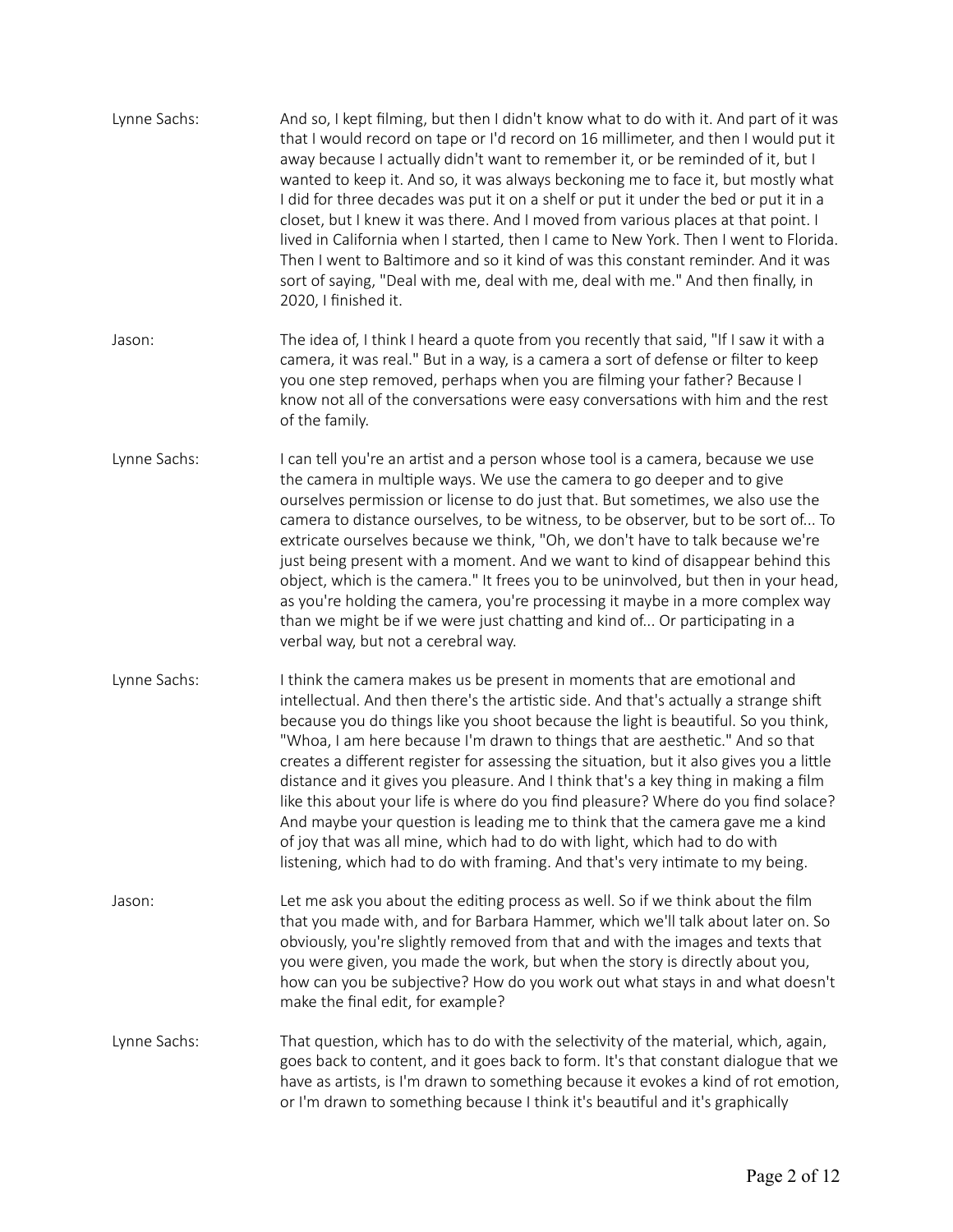compelling. And so, the thing is that I shot this film over 30 years and I shot it in various media. So I started off in, believe it or not, BHS video. That was one of the very, very first material I shot, actually that I shot, would've been in the '80s, that I didn't know I was making a film about my father, but it is something I shot with my father when we went on a trip to Bali, which I mentioned in the film.

Lynne Sachs: And then I shot 16 millimeter throughout the whole process. I would say it's the only constant of the whole film other than myself in my body... Than the people. The 16 millimeter was shot with same camera I bought in 1987 and I was still shooting in 2019 with that camera that I bought for \$400. A wind up camera, no batteries, doesn't have sound with it, but I love that camera. It's in the closet right over there. So, I was able to shoot with a kind of enthusiasm, with a vengeance, but the editing process was deeply intimidating to me because it meant I had to look at the work. I had to confront stories that were part of my life and my family, and some of it, I felt a lot of shame and some of it, I felt angry and then other parts, elicited forgiveness.

Lynne Sachs: So, around 2017, I started working with a woman named Rebecca Shapass who had been a student of mine a few years before. And she is a really big enthusiast for experimental film. She had taken a class, I took on avant-garde and experimental film. I knew she liked it. And I was looking for someone to work with me on multiple things a few hours a week. So she started to work with me and she's not a film editor, she's an artist who knows how to work programs like Premiere. And I know how to use Premiere, but I needed to find a distance. And she's actually 26 years old now. And so, she could participate in the viewing of the films, but not judge it in the way that I was constantly judging. And we would talk about it. And actually, the fact that she didn't judge me or my dad or anybody, she had this sort of compassion because she knows that every family is faced with a kind of fraught situation.

Lynne Sachs: I call it the imprint. A parent imprints you in a way that you don't know what to do with it. And other people or sisters or brothers, they imprint you in a very easy way. And so she listened to all that. And so we watched all of the material, which was hours and hours and hours. I mean, I don't overshoot and I would actually transcribe it and she would be at the keyboard and we would talk about it. And we actually even created an Excel sheet, a kind of database with Word, because we had to move through a lot of material and we were interested in the form. And then we'd started to do something, I think, which is important. We celebrated the shift in technology rather than my feeling frustrated with how things looked and had been shot in high eight, which isn't a very beautiful texture. We started to say, "That's emblematic of a moment, a period of time."

Jason: I'm always interested in hearing from other filmmakers about when they consider a work to be finished. And I suppose it's doubly complicated with you because obviously you want to feel that the work is as good as it can be, but once it's out there, and because of the personal nature of the film, were you conscious of the fact that you were just about to kind of open a Pandora's box of all this kind of personal stuff? And also, that it's something that you've been really to.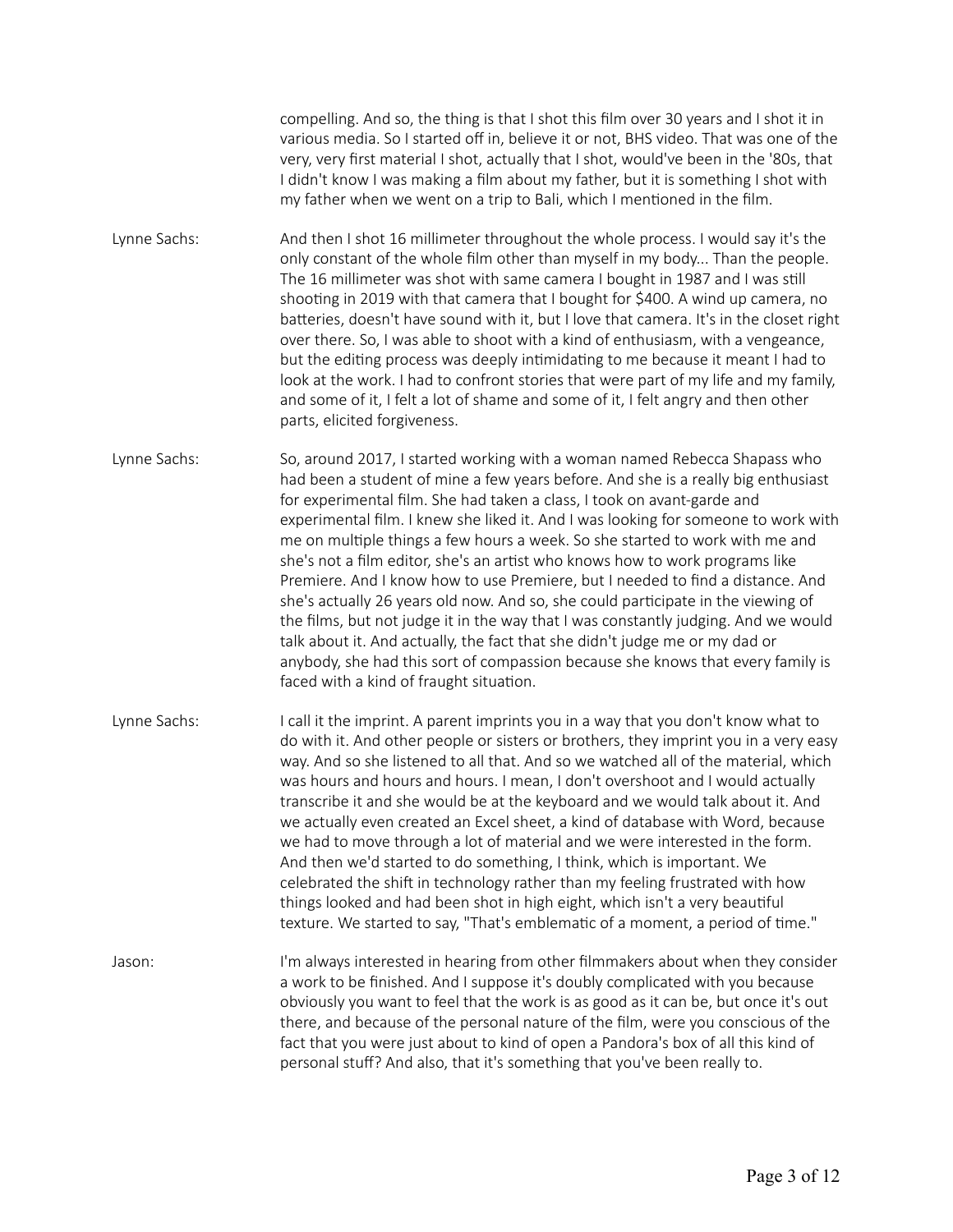Lynne Sachs: I think using the word finished is really key. So, in a more conventional documentary or narrative film, there's an idea that you come to a resolution that you know how the audience will leave the theater, or the screen. And you want them to leave with a specific frame of mind. But with most of my work, I feel, let's say, happiest if I finish the film and it leaves people thinking about their own lives, that they don't have an absolutely complete picture, in this case, of my father and our family, but that the fragmented nature of it is also an opportunity it leaves fissures in which you can enter and think about your relationships, or think about how you might put together whatever you have, the slivers of... Some people have far less than what I had because they didn't commit most of their adult life to making a film about a parent of theirs. Lynne Sachs: For example, people think that I have hours and hours of footage from the '60s, because I was born in 1961 and we do see some material from the 1965, when my brother was born, you see this baby. And then if I'm having a conversation, for example, with someone, I would say, "Well, actually my parents only shot 12 minutes of film my entire childhood." Super 8. They probably just sort of pulled it out a couple of times. And I have used every single frame in film of mine called The House of Science, another film called The Small Ones. They have little pieces of that 12 minutes because I know how to shape it. I used to use an optical printer, now I might use some other technique, but all of that leads me to some kind of work that I hope creates a resonance. Lynne Sachs: And that's what I was looking for in this film. Plus, my dad's getting older, I'm getting... So, there came a point where I'd had enough realizations about, in this case, secret siblings that I thought, I feel like I need to go on to the next part of my life. And I'd spend a lot of time with my dad, more time than... The film pushed me to spend more time with him, to have him come live with me for several weeks and all of that. So those were gifts that the process gave me. Jason: The films that you make or the documentary work, in my mind, certainly falls within the category of experimental films. How do you walk that line between mainstream documentary making and experimental filmmaking and still get your message across in a way that people can understand? Lynne Sachs: I think I would answer the question about what does experimental documentary mean in two ways, the first is that I don't think I would know how to make a conventional documentary. Years ago, I was making a film about civil disobedience and a group of Catholic anti-war activists and I was traveling up to Boston to do an interview. And someone I knew who worked at National Geographic said, "How are you going to shoot that all by yourself? Because if you are working with a subject, then they need to look sort of off camera. And if it's just you, they're going to look straight at you." Lynne Sachs: And I said, "But I like that intensity. I like that we're in dialogue and that we're looking at each other." And that seemed like such a small deviation from the norm, but that kind of intimacy between the lens and between a person in front of the lens, was always fine with me. And that's just scratching the surface, right? That film, ultimately, it showed on the Sundance Channel. And to me, that was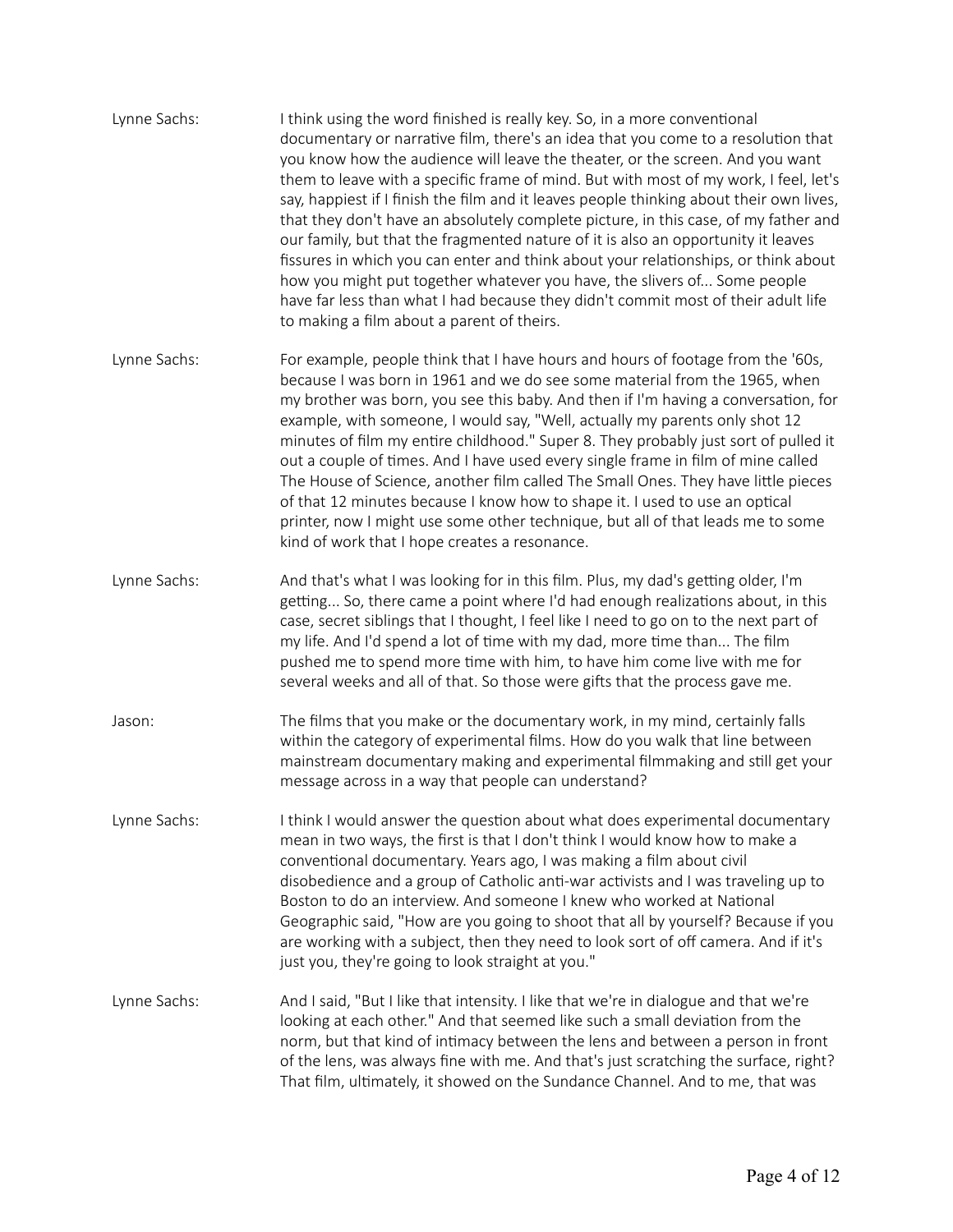like, "Whoa, I'm showing with the other more traditional documentaries." But then reviewers would call it an anti-documentary. Lynne Sachs: And the thing is that in my work, I try to look at the... Call it the subject, and the subject beckons the form. So the form is not a template. The form is not a given. One time I was on a panel on documentary and the facilitator started off the conversation by saying, "Okay, we can all assume that a good documentary begins with a character." And I said, "Well, I disagree completely." And I thought he wanted to throw me out the room because I don't go into a situation and think, "Who's the most charismatic here? You're going to be my person here. You're going to be my star." Lynne Sachs: But I do think that a lot of more conventional documentary filmmakers follow that conceit of looking for a character and even calling the person a character is looking to narrative film. It's looking to a structure that's more, I would say, formulaic in the sense that it delivers a kind of catharsis and a sense of connection. And I'm not always trying to find an audience that will then identify with my characters and the way that good fiction often does. And I love fiction and I love fiction film, but that's not really my model. Speaker 4: Into The Mothlight. Into The Mothlight Podcast. Jason: One of the things that you said there was about that eye contact. And I watched Maya at 24, I've studied that film. And it also resonates with something else that you said about people are sick of the perfect image. So to me, there is a perfect image of a moment of time in you and your daughter, but it comes alive because of that eye contact, because she's obviously looking at you through the camera, at very key moments at time when she's six 16 and 24, does that resonate with you? Lynne Sachs: Well, actually, it is all about eye contact. I'm so impressed that you asked that question. It shows you really know my films well, it's a funny place to start, but if I'm on an airplane or a bus and I start a conversation with someone and... Which does happen less and less now that we're all wearing masks. And we say, "Well, what do you do?" And then I say, "Well, I'm a filmmaker." And that doesn't carry the prestige that saying, "Oh, I'm a director, I'm a film director." But I don't identify with being a film director, I identify with being a maker. I like that handson aspect. But in this film, Maya at 24, direction is key because this is a film made by a mom with her daughter, right? Lynne Sachs: And so, I said to my daughter at age six, 16 and 24, "I want you to run a circles around me. And I want you to try to look at my eyes." Now, at six years old, she thinks it's kind of silly and she's a little playful. And then at 16, she's very selfconscious. And so she doesn't like to be watched, even by mom's camera. And then at 24, she's agreeable, maybe you might even say compliant, but doesn't have time to do it really, has other things that... Has to go to school or has to get back to her job or whatever it is, life is full and it's her life. So, at different points, as we are looking to each other, we are witnessing different things. And I have different ways of, let's say, positioning myself with authority because you have two levels of authority. You have the authority of being the mother, the parent,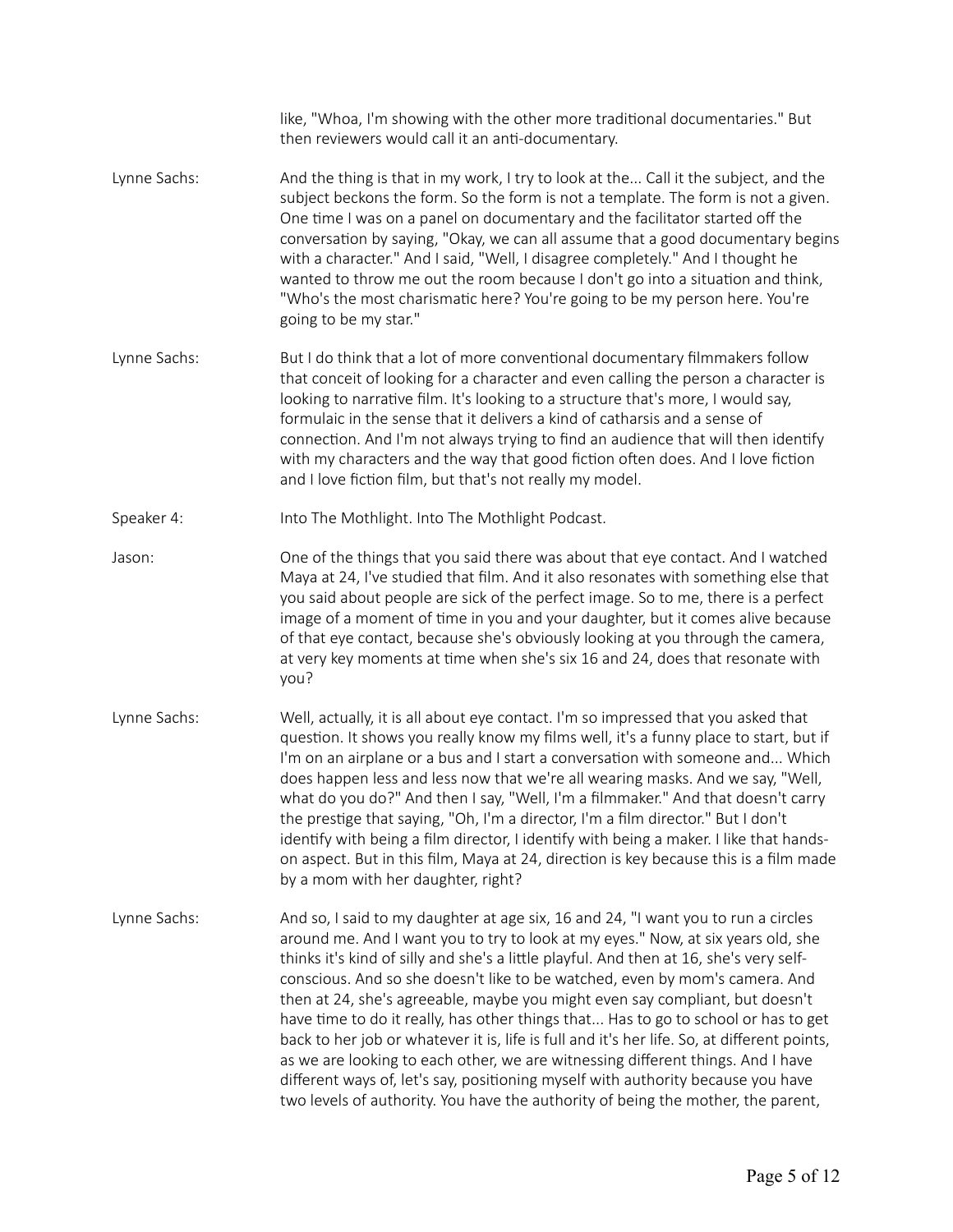|                                   | but you also have the authority that comes with directing a movie and she's my |
|-----------------------------------|--------------------------------------------------------------------------------|
| actress or my star or my subject. |                                                                                |

- Lynne Sachs: And so she agreed to be in my film. And that's a very strange aspect of filmmaking that there are these explicit agreements, which include contracts, but then there are these other agreements, which are more typical in a more experimental context or playful or kind of arts context, which is, "I'm going to collaborate with you." By the time she's 24, I think that's what's happening. These are two adult women, and they are making something together and there's a kind of collaborative spirit, so that changes. I also want to bring it something to our conversation around Maya at 24, which might be of interest to you. So she was 24 when I shot that, but also, this film existed in three other contexts at different points. So I made a film called Photograph of Wind, which is an expression that I heard Robert Frank, the photographer, use.
- Lynne Sachs: And her name is Maya, so it means illusion. And we're always interested in filmmaking and thinking about what can we see? So wind, we can't see, but we can see the impact of wind. And then when she was 16, I made a film called Same Stream Twice because I was interested in the... Call it, ontological aspects of film that you can return to the past, that you can revisit a moment in time. And then the third version. So, when you see her at six, 16 and 24, Maya at 24 is also 24 frames per second. So she's moving at the speed that her body allows her to move, but we're watching her move within these frames, series of 12 or 24 still frames that create an illusion of movement. All three versions of this film are also about the form as well.
- Jason: I do love that idea about the fact that you've had the same 16 millimeter film camera for all this time. And people have really kind of deep relationships with their camera. And I think Nathaniel Dorsky, who we interviewed a couple of podcasts back, and I know that somebody that you've met, he's got a really strong connection to his camera, but it feels like you have the same, especially when it comes out the box to shoot your daughter when she's 24, you will be reflecting back and shooting her when she was 16. And she was six as well.
- Lynne Sachs: Thank you for asking that because... And I almost forgot to think about the fact that I was able to shoot her at all three ages with the same camera. And in our lives, we think, "Is our skin the same? Is our being the same? How have we changed? How have we been affected by the shift in history or culture and politics?" I'm very inspired, let's say, by a Portuguese author named Fernando Pessoa. And he wrote a book called The Book of Disquiet, and there's a line that I love, which says, "Everything that surrounds us becomes part of us."
- Lynne Sachs: And so, as I watch Maya at these three ages, I try to think about, "Well, how has the environment at which she lived entered her, entered me?" But then there's one thing that hasn't been really that affected by the environment, and that's this camera. And I actually know one day that the camera will not be in my grasp and I'll have to find another one, but I do feel, I guess I'd say lucky that I've been able to that camera. This is a podcast, so I don't need to pull the camera out, you can imagine. Should [crosstalk 00:27:31] I get it now, just while we're talking about it?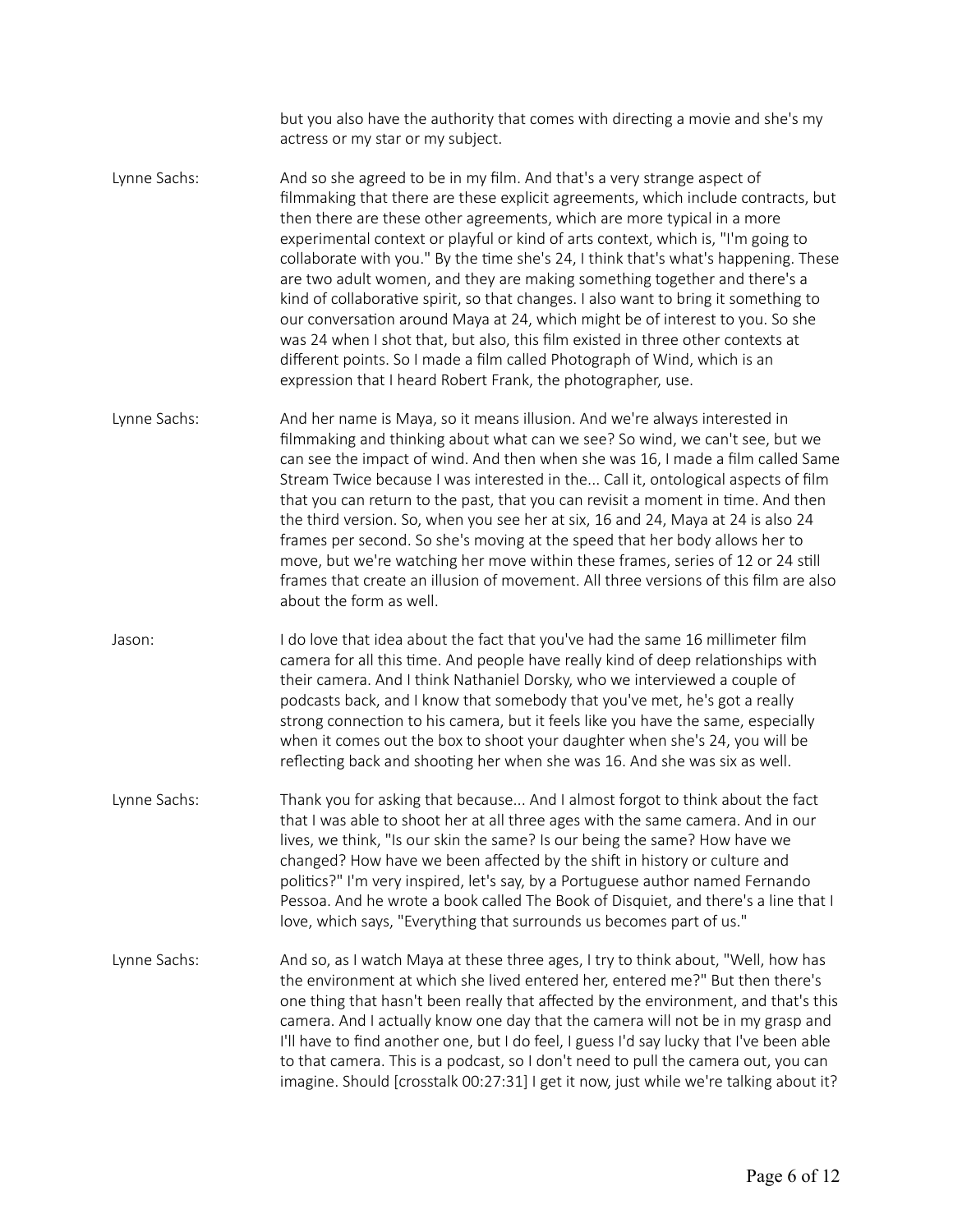| Jason:       | Yeah. If you like, [crosstalk 00:27:34].                                                                                                                                                                                                                                                                                                                                                                                                                                                                                                                                                                                                                                                                                                                                                                                                                                                                                                                                    |
|--------------|-----------------------------------------------------------------------------------------------------------------------------------------------------------------------------------------------------------------------------------------------------------------------------------------------------------------------------------------------------------------------------------------------------------------------------------------------------------------------------------------------------------------------------------------------------------------------------------------------------------------------------------------------------------------------------------------------------------------------------------------------------------------------------------------------------------------------------------------------------------------------------------------------------------------------------------------------------------------------------|
| Lynne Sachs: | It's one foot It's just [crosstalk 00:27:35].                                                                                                                                                                                                                                                                                                                                                                                                                                                                                                                                                                                                                                                                                                                                                                                                                                                                                                                               |
| Jason:       | Go for it [crosstalk 00:27:35]. Yeah.                                                                                                                                                                                                                                                                                                                                                                                                                                                                                                                                                                                                                                                                                                                                                                                                                                                                                                                                       |
| Lynne Sachs: | Ta-da.                                                                                                                                                                                                                                                                                                                                                                                                                                                                                                                                                                                                                                                                                                                                                                                                                                                                                                                                                                      |
| Jason:       | It's a beauty.                                                                                                                                                                                                                                                                                                                                                                                                                                                                                                                                                                                                                                                                                                                                                                                                                                                                                                                                                              |
| Lynne Sachs: | Hold on. If we take a picture, I should put a lens on, because I only shoot with<br>prime lenses.                                                                                                                                                                                                                                                                                                                                                                                                                                                                                                                                                                                                                                                                                                                                                                                                                                                                           |
| Jason:       | Mm-hmm (affirmative).                                                                                                                                                                                                                                                                                                                                                                                                                                                                                                                                                                                                                                                                                                                                                                                                                                                                                                                                                       |
| Lynne Sachs: | So prime lens, meaning fixed focal length. So I shoot with a 13 millimeter or 75<br>millimeter or 52 millimeter lens. I have a zoom lens, but it's not that good. So this<br>is the body of the camera. And it's a Bolex.                                                                                                                                                                                                                                                                                                                                                                                                                                                                                                                                                                                                                                                                                                                                                   |
| Jason:       | It is a Bolex.                                                                                                                                                                                                                                                                                                                                                                                                                                                                                                                                                                                                                                                                                                                                                                                                                                                                                                                                                              |
| Lynne Sachs: | You probably would've guessed that it would be a 16 millimeter Bolex.                                                                                                                                                                                                                                                                                                                                                                                                                                                                                                                                                                                                                                                                                                                                                                                                                                                                                                       |
| Jason:       | So your love of filmmaking developed in the late 1980s in San Francisco. What<br>brought you to experimental film and what was the scene back then? Who we<br>hanging out with?                                                                                                                                                                                                                                                                                                                                                                                                                                                                                                                                                                                                                                                                                                                                                                                             |
| Lynne Sachs: | San Francisco was such a pivotal experience. I went to San Francisco because my<br>sister, Dana, lived there. And also, because I was going to start graduate school, I<br>ended up going to two different graduate programs. So I started at San Francisco<br>State University, which is a public university, which has a cinema program that<br>really acknowledges film theory in a fantastic way. So I worked with Trinh T. Minh-<br>ha there. She's a Vietnamese American filmmaker, poet, and theoretical thinker.<br>And I actually was her assistant for several years. And she made a very well-<br>known film from the 1980s called Reassemblage. And I worked on her film,<br>Surname Viet Given Name Nam and other works. So, she had a very big influence<br>on me in terms of thinking about the ways we photograph people who are<br>different from ourselves and how we acknowledge who we are in relationship to<br>who we're looking at through our lens. |
| Lynne Sachs: | I also actually learned cinematography from Babette Mangolte, who had been a<br>cinematographer, and she's also a filmmaker for Chantal Akerman. And she<br>happened to come to San Francisco State for one semester. So I was taking a<br>cinematography class from her and she was looking at a film that I was working<br>on called Still Life With Women and Four Objects, which you might have seen.<br>And so this was in the mid 1980s. She said to me something about Walter<br>Benjamin, and I had never heard of Walter Benjamin at the time. And she was<br>kind of offended or kind of astounded. And I was just getting involved in<br>filmmaking. So, of course, then I had to read Art in the Age of Mechanical<br>Reproduction. And then I read the Task of the Translator and other essays by                                                                                                                                                              |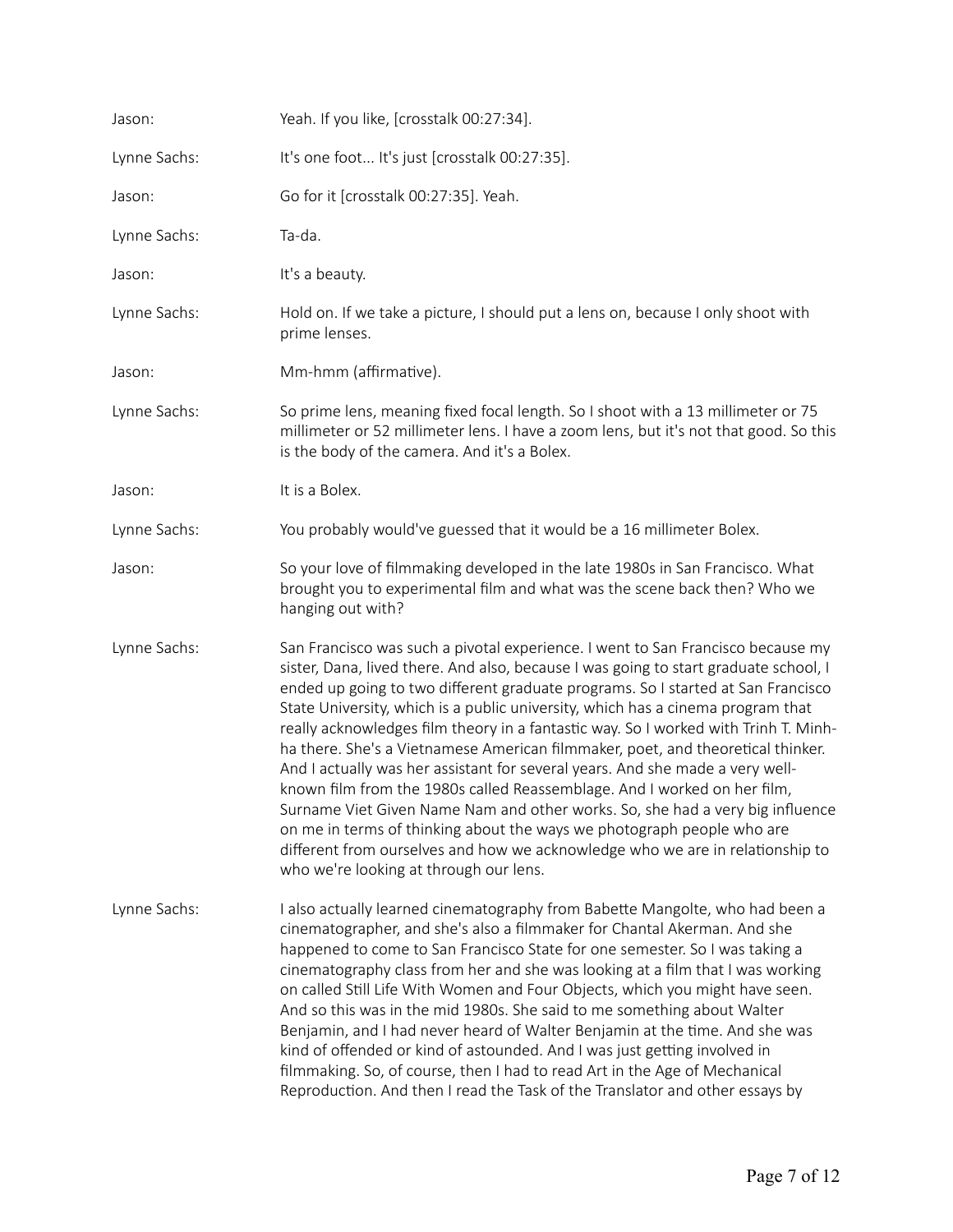Benjamin. And, of course, like so many other filmmakers, I was transformed or transfixed, transformed, very, very moved and awakened by his writing.

- Lynne Sachs: So that is, to me, the essence of that experience of being in a university where they were actually teaching people who didn't have a real technical background, which was my situation. I came from a degree in history, an academic degree in history, and also, many years, but I was only 25 years old, but of being were really committed to art making and writing poetry, but I didn't know how to make films. They were willing to teach people how to make films, but also ideas. But at the same time, I decided that I wanted to teach and I needed to get another degree, which is a terminal degree called A Master of Fine Arts. So I started to go to the San Francisco Art Institute simultaneously.
- Lynne Sachs: They let me share classes and it worked out well. So, there, I studied with the Swedish American filmmaker, Gunvor Nelson, whose work you might know. And I made a film with Gunvor and Barbara and Carol Schneemann, many, many, many years later. I worked with Ernie Gehr, who's known as a structuralist filmmaker. George Kuchar, who's just a wonderful and irreverent, very autonomous filmmaker. And so, those people had a big influence on me as well. But then outside of the school environment, I would say that my compatriot, big brother, dear, dear friend, Craig Baldwin, who's a filmmaker of mostly found footage works, but very, very, very, very political, very aware of social dynamics.
- Lynne Sachs: His presence in my life, his curating at a place called Other Cinema, which you might be familiar with, was extremely important to me. And I would go to his venue every Saturday night for years. So those were all really important people. Oh, and Barbara Hammer was there and I took a workshop from her. And then she actually took a workshop from me and we became dear friends and both ended up moving to New York. So it was a scene and it was all a scene of people wanting to be filmmakers, not directors. So if you're in San Francisco, you always are aware that you're different from Los Angeles. You're not Hollywood and you're okay with that.
- Jason: And because the podcast is called Into The Mothlight, is that reference to Stan Brakhage. At what point did you start to become aware of him and his work? And did you cross paths at all at any point?
- Lynne Sachs: I will say many things. I will try not to talk too long about Stan Brakhage. One of the other places that I was introduced to experimental film was the San Francisco Cinematheque. And I also went there every Thursday. So, I would go there on Thursdays, it was like my religion, and I would go to Other Cinema on Saturdays. And so, Stan Brakhage was always coming through with new films then. And also, once I moved to New York, Stan would come to New York and he always premiered his films at the Millennium Film Workshop. And so, he could have repremiered his films at the New York Film Festival, but he always premiered them at Millennium. And so, he would be there and he would hold court or hold forth. And he would show a new film and then he would sit and talk and people would just eat it up.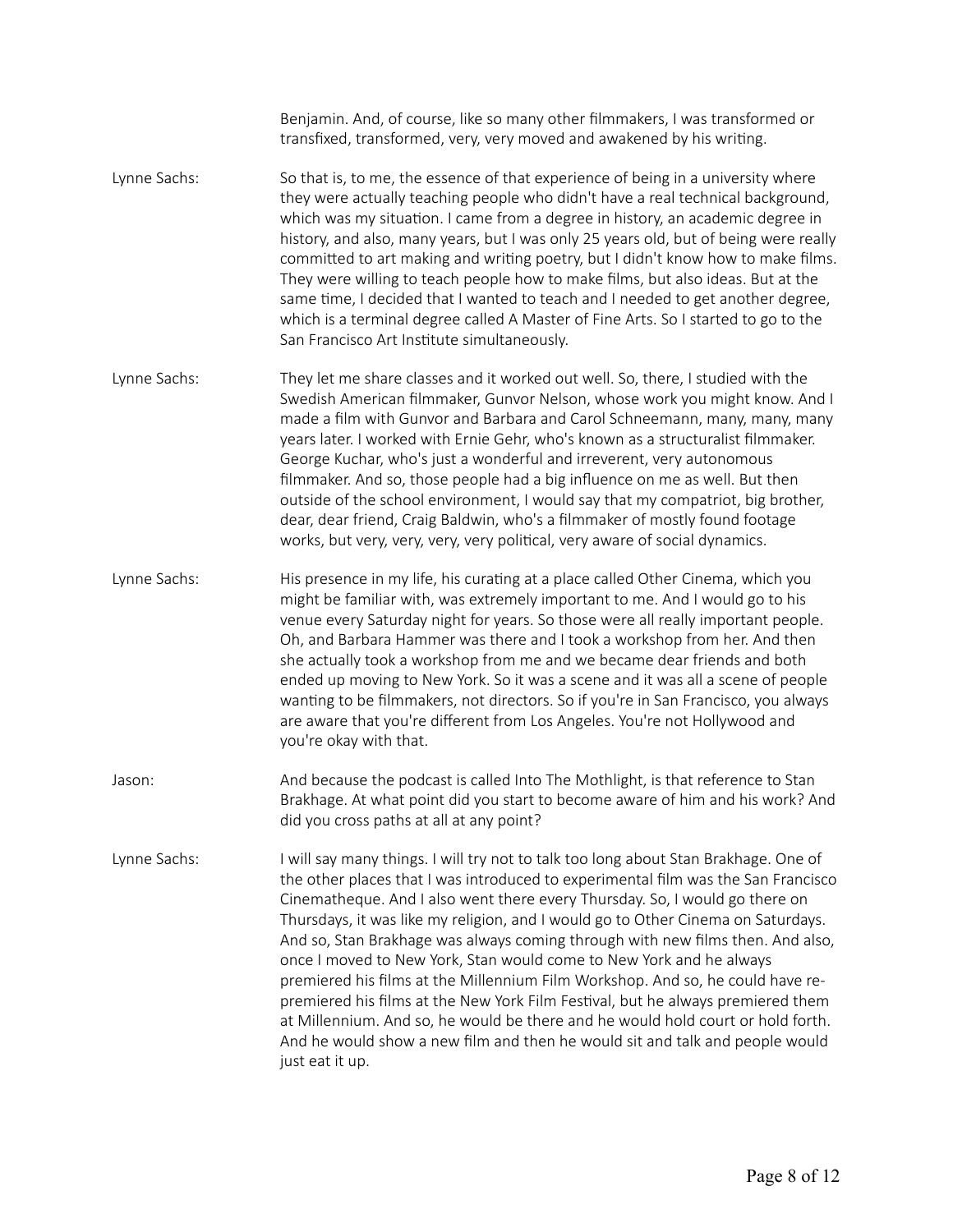| Lynne Sachs: | And it was very special because he did it in this much more modest way, not<br>flashy. And so, I should also say that he, once a year, would curate a program at<br>the Anthology Film Archives. So one year, he showed my film, The House of<br>Science: A Museum of False Facts. And he also showed my husband's film,<br>Winterwheat. And actually, he left us a voicemail for Mark, my husband, Mark<br>Street. I met Mark in San Francisco. So that was also really important because we<br>went to a lot of the same venues. And Stan left a probably seven or eight minute<br>voicemail on our answering machine. And I saved that, about Mark's film. And<br>then I'll say something else about Stan, which was, he had this kind of like a salon,<br>it was called First Person Cinema in Boulder.                                                                                                                    |
|--------------|--------------------------------------------------------------------------------------------------------------------------------------------------------------------------------------------------------------------------------------------------------------------------------------------------------------------------------------------------------------------------------------------------------------------------------------------------------------------------------------------------------------------------------------------------------------------------------------------------------------------------------------------------------------------------------------------------------------------------------------------------------------------------------------------------------------------------------------------------------------------------------------------------------------------------------|
| Lynne Sachs: | He would show films, but also invite artists to come out there. And so, Mark and I<br>were invited to go with our young child, Maya, who was still crawling. This was at<br>the end of 1995 probably. And so, we were out in Boulder and we showed our<br>work and then the next day, he had his salon and he was showing some silent<br>Joseph Cornell films from his collection. And it was very exciting and he had just<br>given some books to Maya at age 10 months and signed them. And so, Maya<br>started to make little giggly sounds and cry a little bit in the theater. So I started<br>to rush I thought, "I need to rush out." We're watching these silent films by<br>Joseph Cornell. It needs to be hollowed, it needs to be respectful, and actually,<br>Stan loved it.                                                                                                                                       |
| Lynne Sachs: | And he encouraged Maya to crawl across the stage. And you have this silhouette,<br>in my memory, of Maya's little body crawling in front of a Joseph Cornell film<br>maybe. And Stan liked that mix of Of course, he loved children, but the film<br>itself didn't need to exist in this hermetic space. It could be affected by something<br>very present and alive and uncontrollable like a baby. And so, that was really<br>endearing. So, one other thing Stan said to me, I remember from a conversation<br>that we had was that he watched everything. He was very Catholic, with a little C,<br>about his viewing. So he actually, I believe, really loved the feature film, The Thin<br>Red Line, that was a film about war and about It's Terrence Malick's film, and<br>has this voiceover by a It's supposed to be a soldier and speaking in this very<br>fragile, but aware and present and pained way about war. |
| Lynne Sachs: | And it wouldn't be a film that you would expect Stan Brakhage to love, but it was<br>one of his favorites. And so, I turned to that film when I was making some of my<br>film works, because I wanted to understand, for example, how voiceovers could<br>be used in this raw way, not this sort of polished way. He never used voiceover<br>and he never would've constructed a film that way, but he understood why it was<br>such a perfect film to guide you through something that intimate and personal.<br>So I appreciated that about All of those things about Stan.                                                                                                                                                                                                                                                                                                                                                  |
| Speaker 2:   | Into The Mothlight.                                                                                                                                                                                                                                                                                                                                                                                                                                                                                                                                                                                                                                                                                                                                                                                                                                                                                                            |
| Speaker 4:   | Into The Mothlight Podcast.                                                                                                                                                                                                                                                                                                                                                                                                                                                                                                                                                                                                                                                                                                                                                                                                                                                                                                    |
| Jason:       | We've talked a little bit about how you learned about film and the people that<br>you learned from. I'm interested in how you, as an established filmmaker, cascade<br>this information down. And one of the workshops that I was looking at, and it's<br>something I battle with quite a lot was intersections between the still, moving                                                                                                                                                                                                                                                                                                                                                                                                                                                                                                                                                                                      |
|              |                                                                                                                                                                                                                                                                                                                                                                                                                                                                                                                                                                                                                                                                                                                                                                                                                                                                                                                                |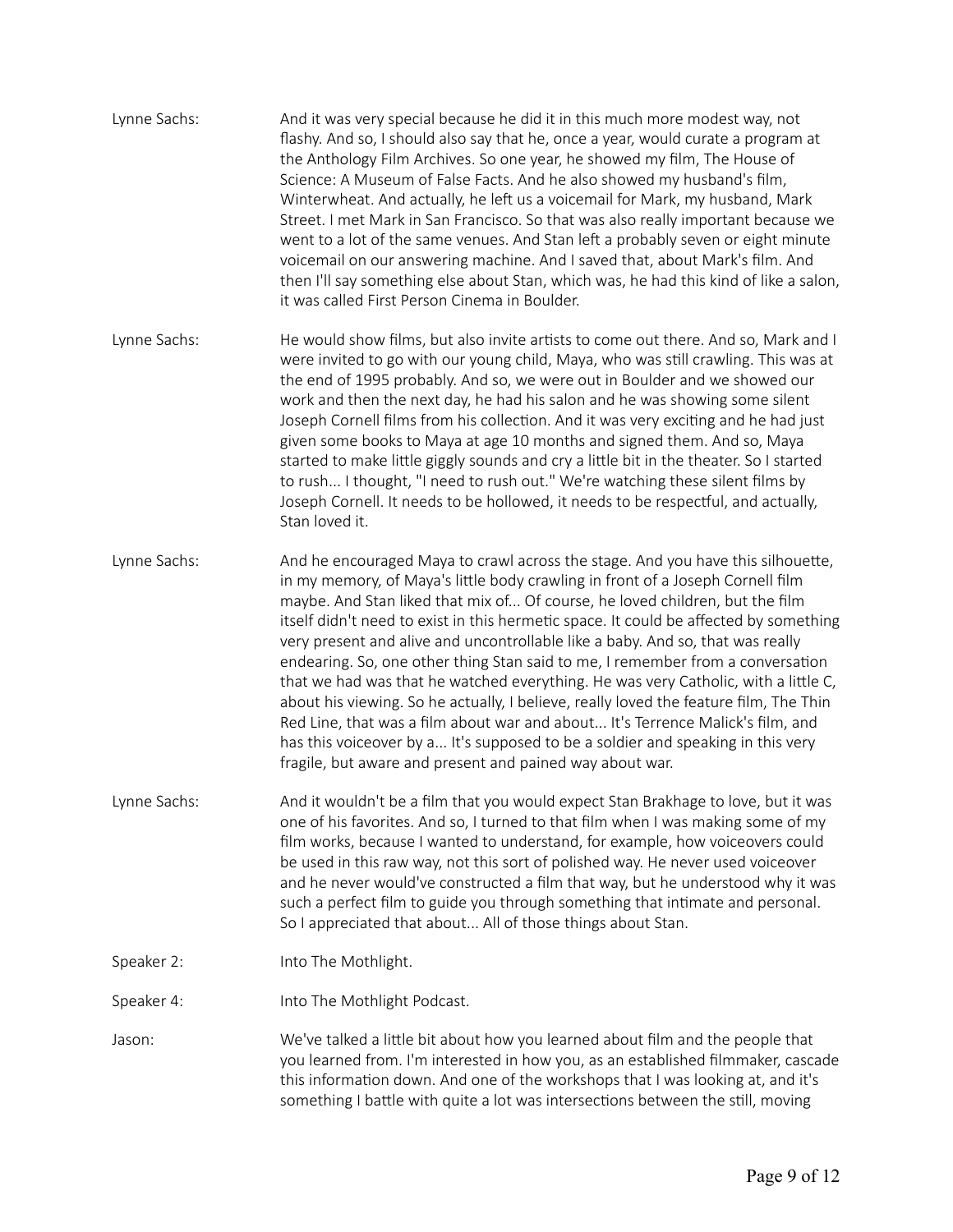images and the written and spoken word. So how do you start to get your students to understand those intersections and avoid the obvious and the cliches and really kind of think deeply about the work and how an image will work with, or work against the text that they're working with?

Lynne Sachs: I want to say, I love the word that you used, cascade. I never thought about teaching that way, but a cascade is also something that you can't quite control. So you let it pour out and then it keeps pouring even if you're not prepared to reveal that much. But I think that's kind of the perfect word for the joy of teaching and teaching has a parallel to art making in that you're showing something about your process and you're actually sharing something you care a great deal about. So in the context of teaching, most recently, I've been very interested in that intersection between image and text. And so, going back to more conventional filmmaking practices, I would say that people look at text and they call it dialogue. When people edit the soundtracks, they talk about the effects track, and they talk about the music track and then words are dialogue and they're about communicating and moving a narrative forward.

Lynne Sachs: But I have a very different relationship to words and text. I like words to be on screen and to take a graphic presence occasionally, when the film calls for that. I like exploring ways of cutting sound, in a similar way to the way that poetry breaks has line breaks. So it's not that you just cut on the period and the exclamation mark, but that you cut on a bit like Robert Altman might cut sound, where sound layers on top of itself. And you imbibe it, you don't just understand it, it enters you in a more visceral, seemingly physical way. So those are ways that I try to convey that to students of mine. And at lately, I've been teaching a lot of online workshops. Who would've thought of it? But the first workshop I did around film and poetry was actually with Jesse at The Film and Video Symposium.

Lynne Sachs: We did it in person. I've been teaching workshops actually at poetry centers. So I just finished last week, a two week workshop called Frames and Stanzas. And I taught it at the... It's called The Flow Chart Foundation, which is the poet, John Ashbery's center. He's not alive anymore, but it was created as an homage to John Ashbery. And so, I taught mostly poets, a few filmmakers. So it's been interesting because a lot of people in poetry want to start playing with image. And I think there's a strong resistance to the image illustrating the poem and that which was always how film was used. It was used, "Let's look at Emily Dickinson and show her environment in Amherst, Massachusetts," and that kind of thing. And instead, it's more graphic, more rhythmic, more of a intersection of disparate things that come together to create something new, rather than just a support for the poetry. So I've been working with some really, really incredible poets, and I feel lucky about that.

Jason: So, The Criterion Channel is presenting the exclusive streaming premiere of Film About A Father Who this month, along with some of your other work and obviously you've just had a career retrospective at the Museum of the Moving Image in New York. Do those things still bring you joy as an artist as established as you are?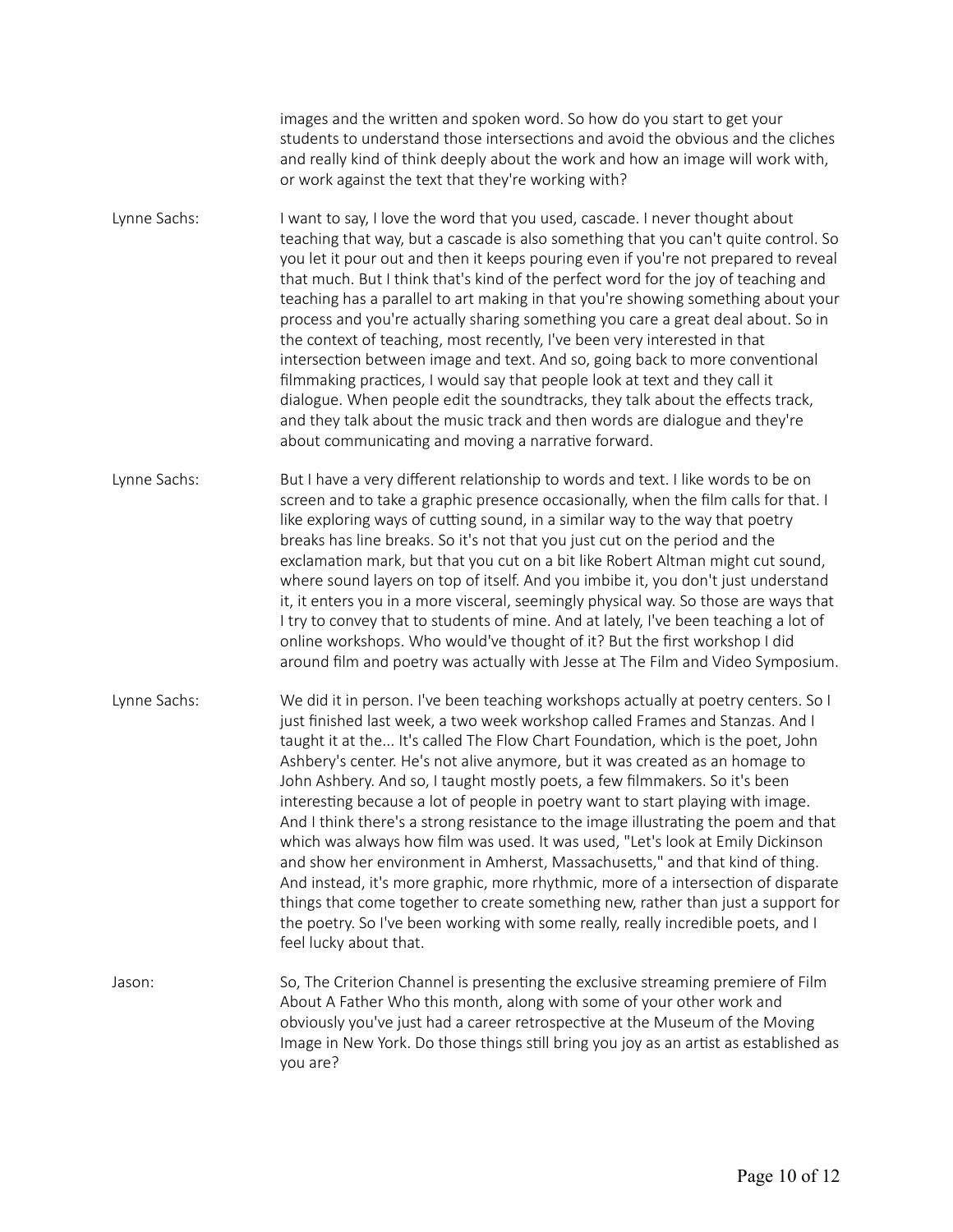| Lynne Sachs: | Oh, my gosh. To have a retrospective is intimidating and exciting. It doesn't<br>happen very much. I mean, this year has been kind of special in that way. The<br>Sheffield Film Festival did a partial retrospective. That was in 2020, but they<br>showed probably five or six of my films. So it's been interesting to look at them<br>altogether, but it's not that my work shows all over the place and that thousands<br>and thousands of people watch it. I mean, experimental film, the nature of it is<br>sort of micro cinema all the way.                                                                                                                                                                                                                                                                                      |
|--------------|-------------------------------------------------------------------------------------------------------------------------------------------------------------------------------------------------------------------------------------------------------------------------------------------------------------------------------------------------------------------------------------------------------------------------------------------------------------------------------------------------------------------------------------------------------------------------------------------------------------------------------------------------------------------------------------------------------------------------------------------------------------------------------------------------------------------------------------------|
| Lynne Sachs: | So I rarely show my films to large groups of people and The Criterion Channel is<br>very exciting to me. It's a kind of an opening, it's kind of scary. It's definitely scary.<br>I'm used to traveling with my films and, of course, because of the pandemic, I<br>couldn't do that, but if I have a screening somewhere and I can get there, then I<br>like to be there. So I'm used to kind of small audiences where we sit around and<br>then we go to a bar afterwards, that kind of thing. And so the fact that I won't see<br>the audience such as it is for The Criterion Channel is exciting and also kind of<br>definitely intimidating.                                                                                                                                                                                        |
| Jason:       | Maybe we need to see more retrospectives of your work in the UK. And actually,<br>one of the questions that [Sarah Poisel 00:46:08] put to me for you, was about<br>that relationship between experimental film, exhibition and production in-<br>between America and the UK. And the feeling is it's harder for us to see films<br>from American filmmakers in the UK, and I'm not entirely sure why that is.                                                                                                                                                                                                                                                                                                                                                                                                                            |
| Lynne Sachs: | It's interesting, when we talk about experimental film from the UK here, people<br>often look at the You might call them structuralist filmmakers from the '70s,<br>from England, and then there's a tendency to look at it in a more of a historical<br>way. And I'm wondering why there isn't more of an exchange. There's almost<br>more of an exchange between Germany and the US, or even maybe between<br>Spain and the US. And you would think there's going to be a language barrier<br>there. I will say that in the UK, there's a tradition of the Cooperative. You had<br>London Film-Makers' Co-op and now you have Lux I believe. And we have The<br>Film-Makers' Cooperative and we have Canyon Cinema. And so, I guess I would<br>say the emphasis on those works has been on 16 millimeter until just a few years<br>ago. |
| Lynne Sachs: | So 16 millimeter travels as an object. And now, with this embrace of the virtual,<br>both Canyon Cinema, and The Film-Makers' Cooperative have exhibitions that are<br>virtual. So I think that you and I can say the possibility of more exchange is more<br>available. The idea of this cross Atlantic correspondence. My husband, Mark<br>Street, is going to be on He teaches at Fordham University here, and he's going<br>to be on sabbatical next year, so we're going to be spending more together. We<br>decided to come to Europe for a few months. But his main intention is to shoot in<br>Scotland.                                                                                                                                                                                                                          |
| Jason:       | Look me up and definitely look me up.                                                                                                                                                                                                                                                                                                                                                                                                                                                                                                                                                                                                                                                                                                                                                                                                     |
| Lynne Sachs: | I will, I'll be in contact with you about that.                                                                                                                                                                                                                                                                                                                                                                                                                                                                                                                                                                                                                                                                                                                                                                                           |